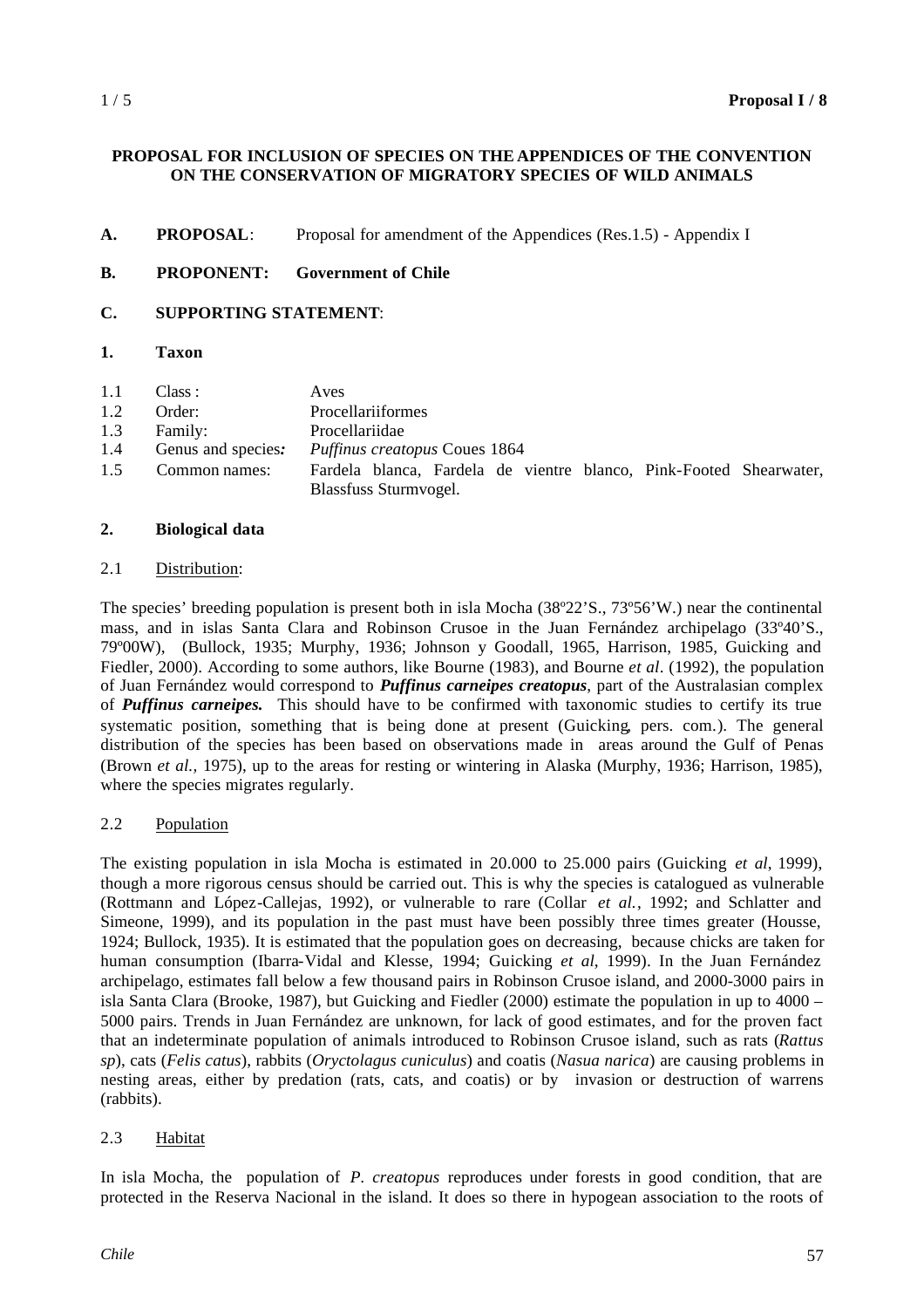## **Proposal I / 8** 2 / 5

trees that grow in the great mountain plain of the island, and in slopes, and dejection cones, all very wooded. However, in April and May each year, islanders gather an indeterminate number of chicks for human consumption. On the other hand, rats and dogs probably make incursions into the colonies (Guicking, 1998; Guicking *et al*, 1999). The situation of the insular population in the Juan Fernández archipelago is little known, though we have information to the effect that breeding colonies concentrate in the north-eastern coast of isla Robinson Crusoe, and that the caves there range over eroded soils, and over soils partially covered with vegetation, between 150 and 300 masl (Bourne *et al*, 1992). There are groups of caves in this island, in the localities of Vaqueria, Yunque, and to the southeast of Villagra (Brooke, 1987). Guicking and Fiedler (2000) found the largest nucleus by Pangal and Pto. Francés (estimated in 2200 caves), another nucleus in Vaquería (400 caves) and finally some 10 caves in Tierras Blancas. In the island of Santa Clara there is a concentration of between 1500 to 2000 caves. The trends in the nesting environment for these populations do not seem very favourable either (Bourne *et al*, 1992).

# 2.4 Migrations

The population of *P. creatopus* that lives in isla Mocha migrates, jointly with the more abundant populations of *Puffinus griseus,* towards northern seas, near Alaska (Guzmán and Myres, 1983). It is not clear if the populations of Isla Juan Fernández carry out the same type of trans-equatorial migration. It is not known if the whole population migrates. Satellite tracking of individuals of the population of isla Mocha indicate that the birds fly during the breeding period only up to a distance of 1 km. away from the coast, and up to 3 degrees of latitude, north or south (Guicking *et al*, 2001). Canada is now attempting to regulate its fisheries, to avoid by-catch of the species in its Pacific coast (Ken Morgan, pers. com., Canadian Government, 2001).

# **3. Threat data**

# 3.1 Direct threat to the population (factors, intensity)

Direct threat is evinced by the capture of chicks by islanders in Mocha, who take them away from their caves, at the season's end. Islanders armed with axes, pikes, spades, and hooks, extract the chicks from their nests and, on occasion, do so at night, helped by dogs. They make bonfires under the forest canopy, in the island's reservation, that lit the area, in order to attract and dazzle the birds going out to sea to fish for their chicks. Many birds are captured for human consumption. It is estimated that each year at least 3000 to 5000 chick are sacrificed by this means (Guicking, 1999), which allows us to estimate that more than 20% of the yearly chicks are lost. It is assumed that the eggs are attacked by rats, since the remains of bitten shells have been recorded (Guicking *et al*, 1999). There is no information about interaction between the birds and the fishing nets in the area of coastal-oceanic foraging. In Juan Fernández, threats will exist for as long as the predators: rats, cats, rabbits, and coatis, are not eradicated.

# 3.2 Habitat destruction

The birds' habitat has been destroyed, especially in the islands of the Juan Fernández archipelago, where erosion, the activities of the various herbivores introduced, and the depredation produced by coatis and cats have all had an effect in the decrease of population, and in the destruction of nests (Bourne *et al*, 1992). This has not been quantified. In isla Mocha the forest habitat is mostly undamaged, except for the destruction of caves, that takes place during the hunting season. This must have an effect on the breeding continuity of pairs, an aspect which has not been evaluated either.

# 3.3 Indirect threats

Recently Becker (2000), has found somewhat high concentrations of mercury in the feathers of adult birds in isla Mocha. The mercury may come from the foraging area, or rather from some areas along the birds' migration route across the equator. There is no knowledge as to what other contamination elements impinge on the populations of these birds, who feed in areas near the coast (Guicking *et al*, 2001). We do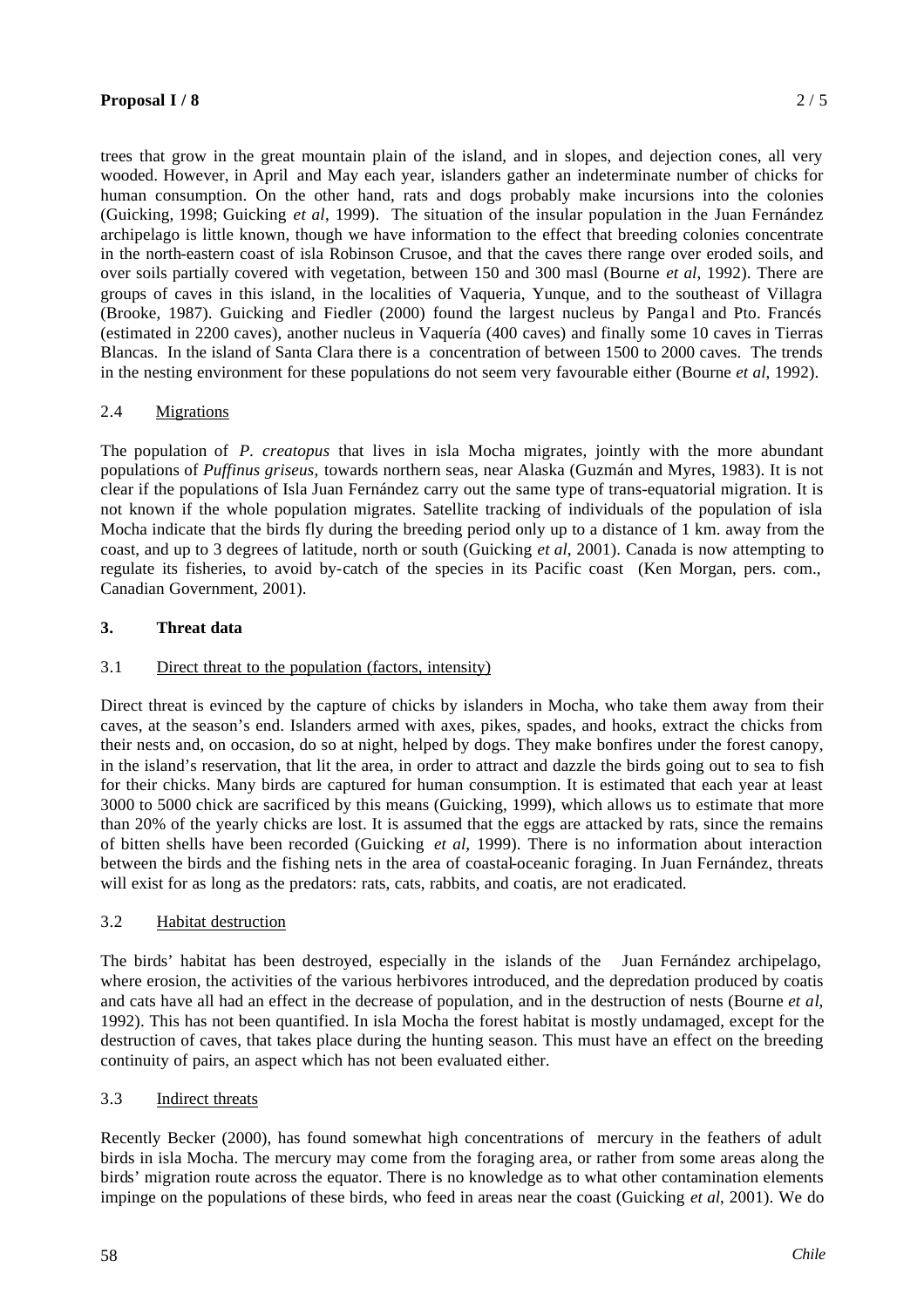not know either what type of competition they have with local fisheries around isla Mocha, where there are important pelagic fishing fleets (Talcahuano and San Vicente,  $8<sup>th</sup>$  region).

#### 3.4 Threats connected especially with migrations

According to Becker (2000), mercury in the feathers of adult white-bellied birds may come from migratory areas, rather than from places in Chile, although there are studies pointing out to relatively high concentrations of this metal in Chile a decade ago. This should be confirmed with additional research and a long-term monitoring. It is possible that both fisheries and by-catch have an effect on the species in other latitudes. Since the species is easily confused with others in the Pacific Ocean, this is difficult to identify when the observer lacks sufficient experience. Besides, the huge extension of the Polynesian Pacific does not allow for frequent observation. To this must be added the fact that the population in the archipelago of Juan Fernández and in Isla Mocha is not big.

#### 3.5 National and international utilization

The species' adults and chicks are consumed by the islanders of Isla Mocha, Chile; in particular when the chicks are moulting (March-May), and before they can fly.

#### **4. Protection status and needs**

#### 4.1 National protection status

The present national protection status of *P. creatopus* is deficient. This is due to the fact that, though the breeding colony's habitat – the forest and the scrubland or bushes below – is protected in the Reserva Nacional of isla Mocha, the birds are not, since islanders can enter it freely to get at the chicks. The two park wardens are not enough to keep their own cohabitants at bay. The need exists for an education programme and also for feeding alternatives for the islanders. The recent study of the population has allowed us to report on the protection and management of the species. We are also planning a reserve management programme that will set up intangible areas, of prohibited access. In Juan Fernández, CONAF sporadically checks the number of rabbits and coatis, but more energetic eradication programmes are required to eliminate them altogether (Guicking and Fiedler, 2000).

#### 4.2 International protection status

We do not have any worthwhile news on international protection for this species, but the information divulged on the present population status of the species by Birdlife magazine, and the study programmes fostered by conventions, as well as the financial support from Germany, are contributing to a greater knowledge of the populations of these birds (See also the previous commentary on Canadian plans for future action).

#### 4.3 Additional protection needs

Besides the Management Plan needed for the reserve, Chile should implement socio-economic policies tending to remove the existing backwardness in matters of communication, energy, and logistics, among the inhabitants of the island, and provide technical assistance for agriculture and livestock farming. It is also necessary to create awareness of the value of the islands, especially among the inhabitants of Juan Fernández, by means of training and education programmes, to be implemented in the reception centre of the National Park.

### **5. Range States**

Chile, which is the country with the species breeding grounds. Peru, Ecuador, Colombia, Panama, Costa Rica, Nicaragua, Guatemala, El Salvador, Honduras, Mexico, United States of America and Canada, which are the countries where the species migrates on its journeys to and from the Gulf of Alaska.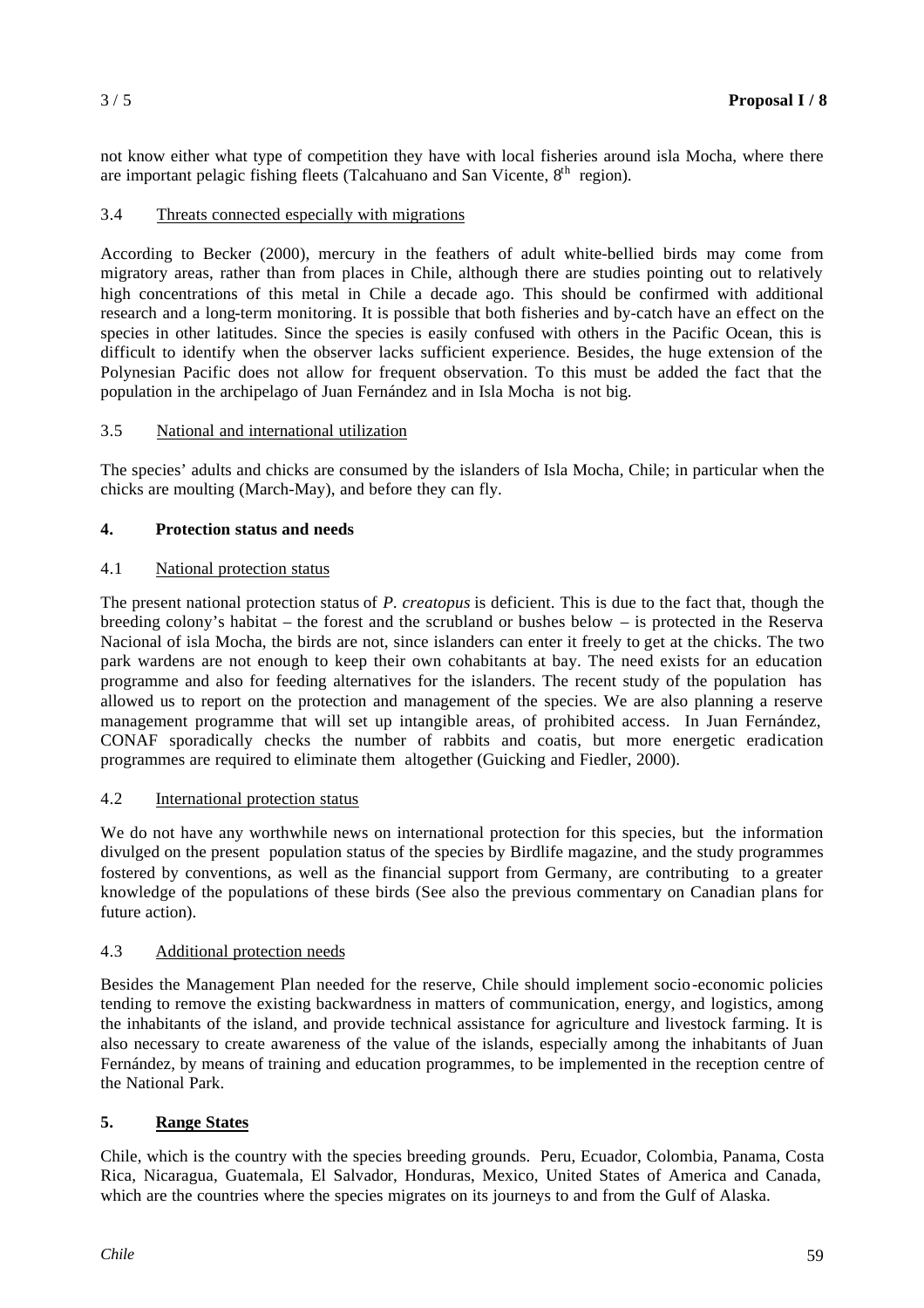## **Proposal I / 8** 4 / 5

## **6. Comments from Range States.**

No consultations have been made with Range States, since the species is little known and there are no studies in the countries along the migratory route. There have been consultations recently with the government of Canada, in order to find out more about the species, and to take action to avoid by-catch in the Pacific coast (K.Morgan, pers. com. 2001)

## **7. Other comments**

None.

## **8. References**

Becker, P. 2000. Mercury Levels in feathers of Pink-footed Sherwayters (*Puffinus creatopus*) breeding on Mocha island, Chile. Neotropical Ornithology 11: 165 – 168

Bourne, W.R.P. 1983. Preliminary report on the ornithological situation at Juan Fernández. Inedit report to the BOU. 4pp.

Bourne, W.R.P., M del Brooke, G.S. Clark y T. Stone. 1992. Widlife conservation problems in the Juan Fernández Archipiélago, Chile. ORYX 26(1): 43-51.

Brooke, M. de L. 1987. The birds of the Juan Fernández islands, Chile. Report to ICBP, Fauna and Flora preservation Soc. And WWF (UK) 51pp.

Brown, R.G.B., F. Cooke, P.K.Kinnear y E.L.Mills. 1975. Summer bird distribution in Drake Passage, the Chilean Fjords and off southern South America, Ibis 117: 339-356.

Bullock, D.S. 1935. Las aves de la isla Mocha. Rev. Chil. Hist. Nat. 39: 232-253.

Collar, N.J., L.P., Gonzaga, N.Krabbe, A, Madroño Nieto, L.G.Naranjo, T.A. Parker III y D.C.Wege. 1992. Threatened Birds of the Americas. The ICBP/IUCN Red data book. 3d ed., part 2. Smithsonian Inst.Press.: 1009 – 1010.

Guicking, D. 1998. Informe sobre la biología y el estado de la población reproductiva de la fardela blanca (*Puffinus creatopus*) Coues, 1864. Informe a varias reparticiones del estado y Carabineros de Chile encargadas administrativamente de Isla Mocha, 8ava región. 22 pp.

Guicking, D. 1999. Pink-footed Shearwaters on Isla Mocha, Chile. World Birdwatch. 21(1): 20-23.

Guicking, D.S., S. Mickstein y R.P. Schlatter. 1999. Estado de la población reproductiva de Fardela de vientre blanco (*Puffinus creatopus*, Coues, 1864) en isla Mocha, Chile.

Bol. Chileno de Ornitología 6: 33 – 35

Guicking, D y W.Fiedler. 2000. Report on the excursion to Juan fernandez islands, Chile.  $4 - 23$ february, 2000

Guicking, D., D. Ristow, P.H. Becker, R.P. Schlatter, P. Berthold y U. Querner. 2001. Satellite tracking of the Pink-footed Shearwater in Chile. Waterbirds 24 (1): 8 – 15

Guzmán, J.R. y Myres, M.T. 1983. The ocurrence of shearwaters (*Puffinus* spp.) off the west coast of Canada. Can J. Zool. 60: 2064-2077.

Harrison, P. 1985. Seabirds, an identification guide. Croom Helm. London.